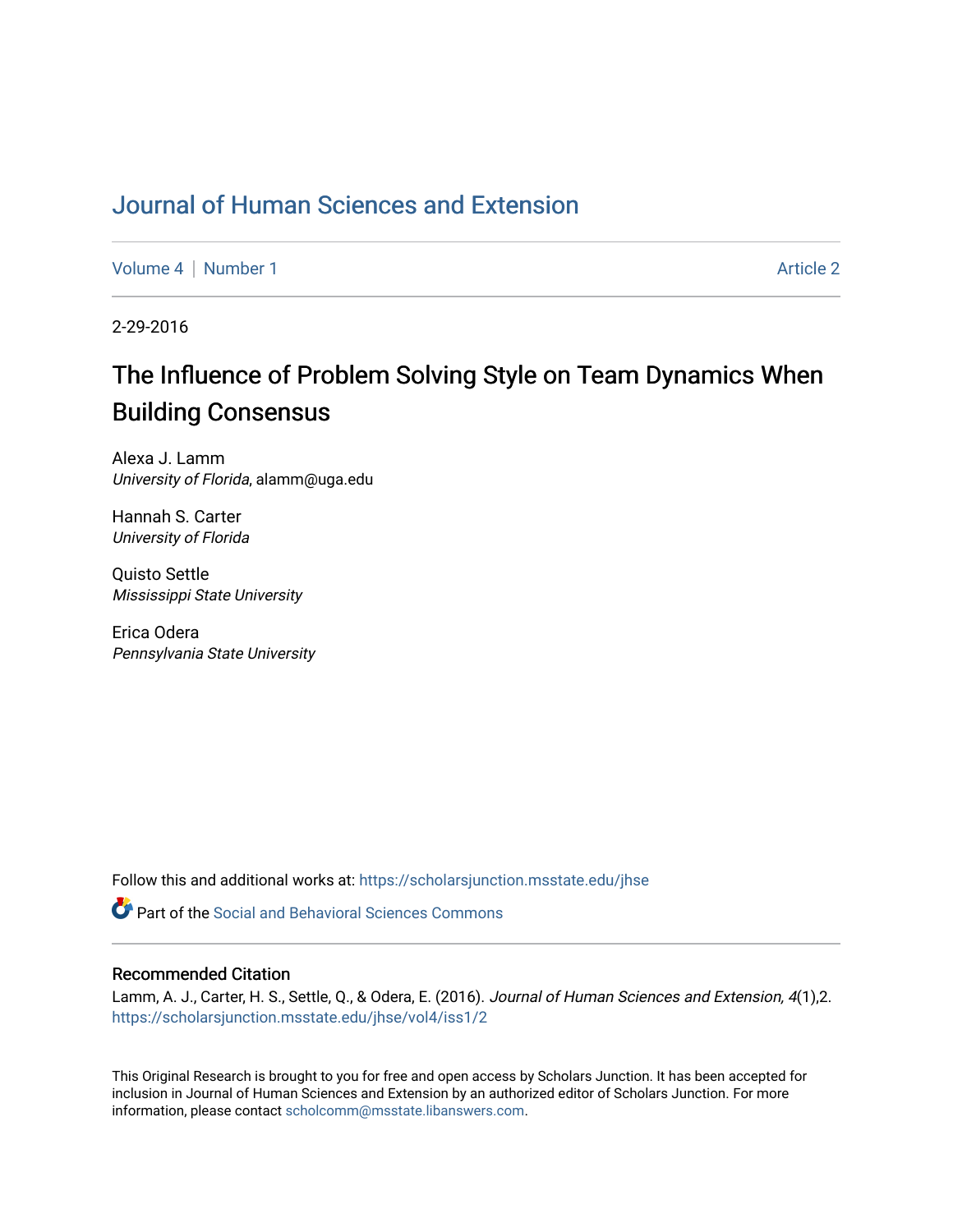**Alexa J. Lamm** 

**Hannah S. Carter**  *University of Florida* 

# **Quisto Settle**

*Mississippi State University* 

## **Erica Odera**

*The Pennsylvania State University* 

*Issues facing the agricultural and natural resource (ANR) sector can be contentious due to opposing viewpoints, with people working against one another*  rather than working together to come to consensus on what will benefit the *industry as a whole. Without a consistent message, the ANR industry will struggle when trying to gain support from decision makers. Therefore, opinion leaders need the skills to bring individuals and organizations together when facing critical issues that require groups to reach consensus. Agricultural leadership programs can offer educational opportunities for individuals to build problem-solving and team-building skills that will enable them to lead discussions when facing current issues. Unfortunately, little is known about how opinion leaders in the ANR sector work together when facing critical issues or how diverse cognitive styles influence this process. This study explored how cognitive style influenced team dynamics while ANR opinion leaders built consensus around critical ANR issues. Results illustrated that grouping participants by cognitive style influenced how the teams progressed through the consensus building process. The findings and resulting recommendations can assist educators in being selective when assigning groups and developing team-building activities that will prepare ANR opinion leaders to lead cognitively-diverse teams when building consensus.* 

*Keywords:* leadership, opinion leaders, issues, consensus building, problem solving

## **Introduction**

The agricultural and natural resource (ANR) industry continually faces contentious issues where those directly involved in the ANR industry work against one another, due to opposing viewpoints and needs (Grudens-Schuck, 2003). Examples of contentious issues facing the ANR

Direct correspondence to Alexa J. Lamm at alamm@ufl.edu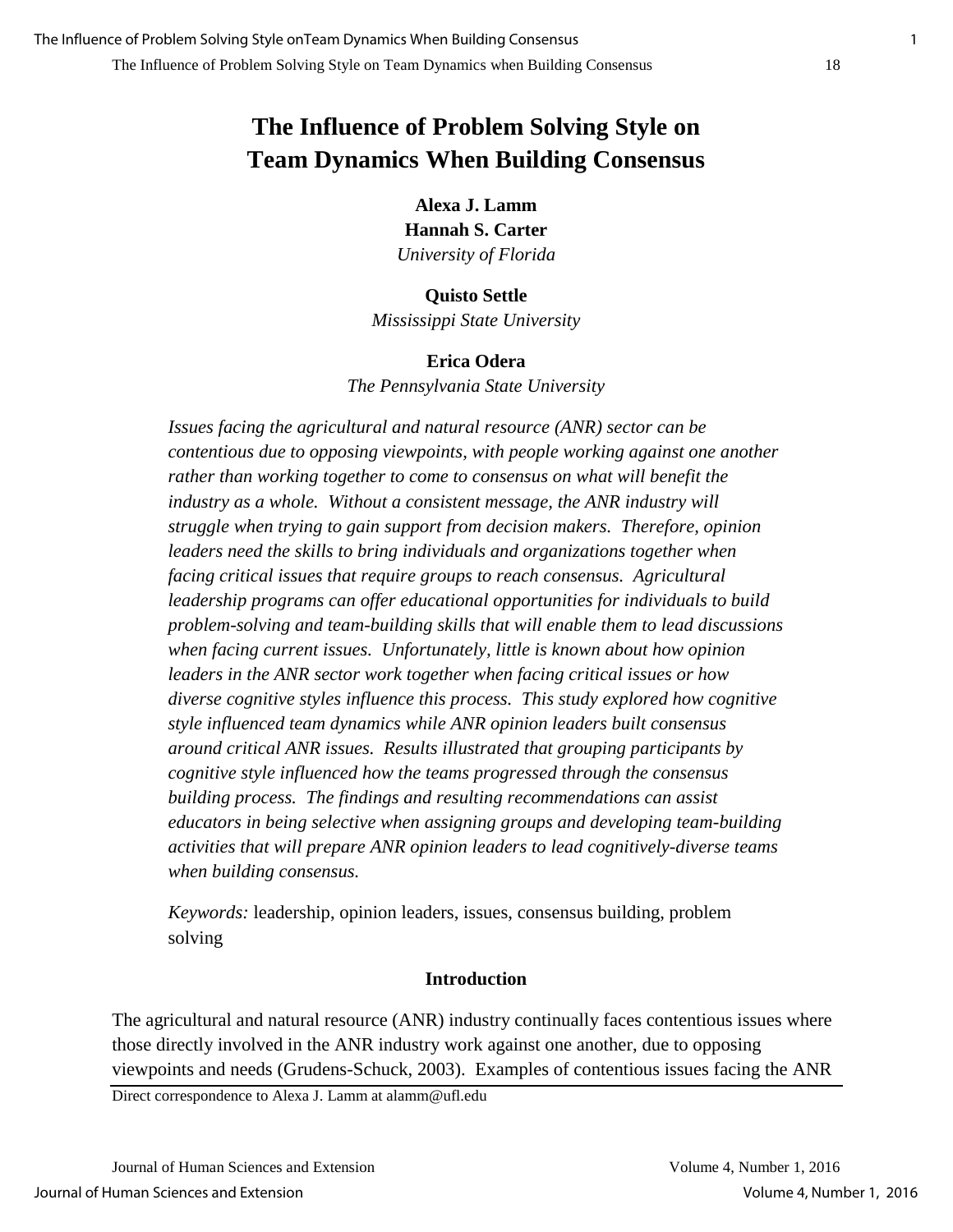industry include water, food safety, obesity, agriculture practices, environmental impacts, and cultural conflicts (Grudens-Schuck, 2003). Rather than working together to come to consensus on what will benefit the industry as a whole, players in the ANR sector often argue amongst themselves on the best course of action (Chiarelli, Stedman, Carter, & Telg, 2010). Unfortunately, without a consistent message, the ANR industry struggles when trying to gain support from decision makers (Chiarelli et al., 2010). Therefore, opinion leaders within the ANR industry need the skills to bring individuals and organizations with divergent views together when facing critical issues to reach consensus (Whent & Leising, 1992).

Agricultural leadership (AL) programs develop agricultural practitioners' ability to serve as opinion leaders (Lamm, Lamm, & Carter, 2014; Valente & Davis, 1999), or people with a large amount of influence within the broader population they represent (Rogers, 2003). As opinion leaders, AL program participants need the skills to diffuse information about the most current issues (Valente & Davis, 1999). Part of this process is being able to work collaboratively to reach consensus and develop a consistent message. Research has shown that cognitive diversity can play a large role in team cooperation and should not be ignored when trying to build consensus (Kirton, 2003). Therefore, opinion leaders with the ability to work strategically with others of diverse cognitive styles will be more likely to gain the large-scale support they need to develop and implement sustainable solutions (Rogers, 2003). However, little is known about how opinion leaders work collaboratively to disseminate information and teach others about critical ANR issues. Research on how cognitive styles impact team dynamics in opinion leaders can, therefore, inform the development of educational experiences that promote collaborative consensus building skills (Lamm et al., 2012).

The use of problem-solving strategies in agricultural education is common due to the numerous benefits, including an enhancement of problem-solving ability, critical thinking skills, and the ability to relate to others (Boone, 1990; Cano & Martinez, 1991; Phipps, Osborne, Dyer, & Ball, 2008). AL educators are often required to arrange program participants into small groups when facilitating group-learning experiences. Research has shown a variety of factors influence the experience of a group, including learning styles, personality styles, and problem-solving styles (Briggs Myers, McCaulley, Quenk, & Hammer, 2009; Gokhale, 1995; Kirton, 2003; Lamm et al., 2012). Well-structured groups should allow participants to "share their conceptual and procedural knowledge…so that all [participants] are actively engaged in the problem-solving process and differences of opinion are resolved" (Heller & Hollabaugh, 1992, p. 637).

Participants of AL programs are often put into situations where they wrestle with complex issues (Lamm et al., 2014) and serve as a bridge to bring individuals with opposing viewpoints together to reach consensus (Chiarelli et al., 2010). The purpose of this research was to gain an understanding of how problem-solving style influences this process. As a result, this research should assist AL educators in deliberately designing consensus building activities with cognitive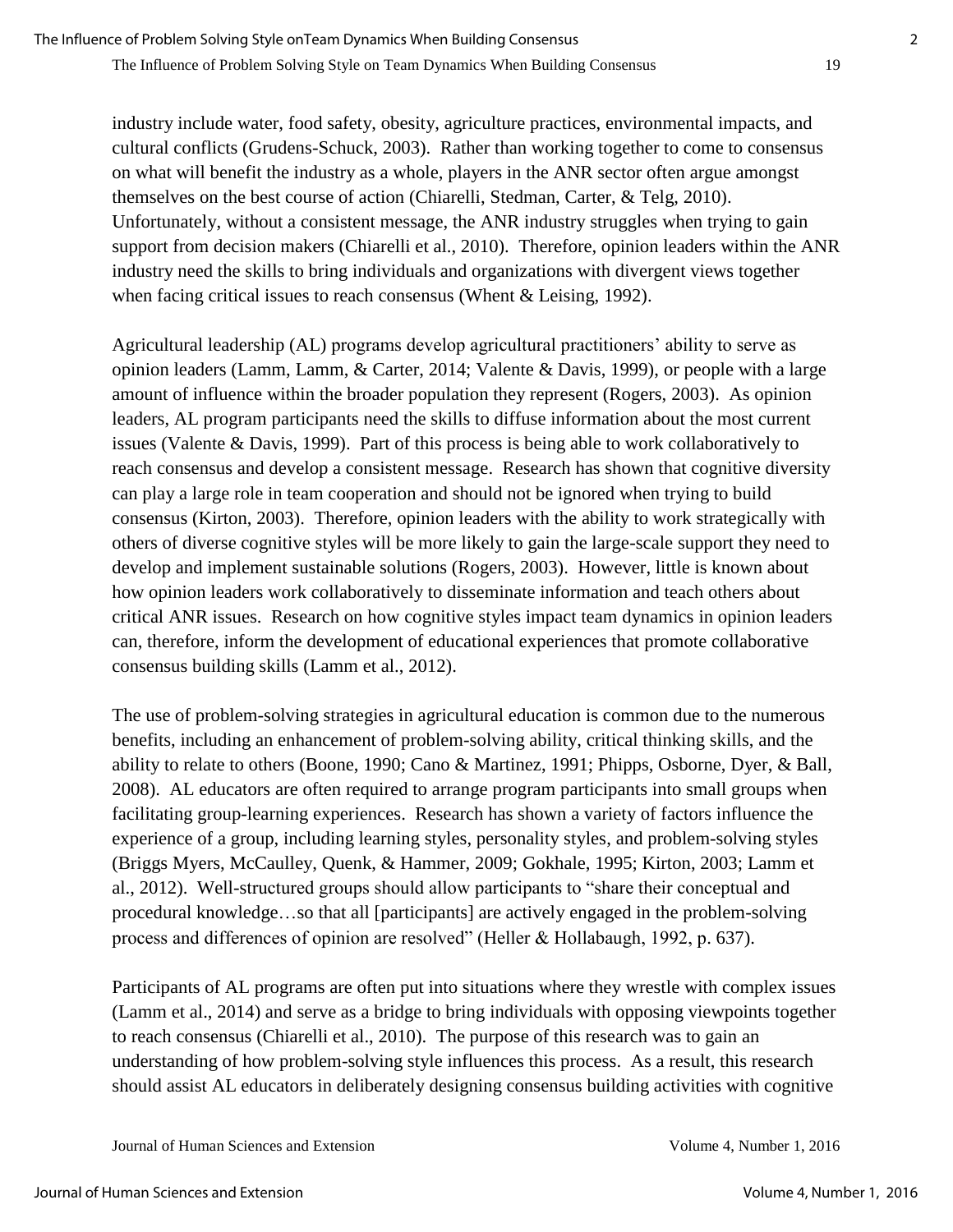diversity in mind, resulting in more effective teaching and learning processes. Participants will then be able to more effectively lead cognitively-diverse teams when building consensus around critical ANR issues and get the support needed for the ANR industry.

# **Theoretical Framework**

The theoretical framework for this study was based on both Consensus Building Theory (Susskind, 1999) and Adaption-Innovation Theory (Kirton, 2003).

## **Consensus Building Theory**

Consensus Building Theory (Susskind, 1999) was chosen because it clearly identifies the four steps that need to be followed in order to effectively lead cognitively diverse teams when building consensus around critical ANR issues. The four steps are convening, clarifying responsibilities and strategies, deliberation of issues and barriers to address issues, and decision and implementation (Susskind, 1999).

According to Susskind (1999), individuals or groups in a position to bring key stakeholders together, or opinion leaders based on Rogers' (2003) definition, initiate the convening step. During the second step, clarifying responsibilities and strategies, formal roles and responsibilities of group participants, ground rules, and the agenda of the work of the group are established (Susskind, 1999). The third step, deliberation, is crucial to consensus building as it "pursues deliberations in a constructive fashion" (Susskind, 1999, p. 44). Deliberation is accomplished by expressing concerns in an unconditionally constructive manner to maintain a problem-solving approach (Susskind, 1999). Other aspects of the deliberation step include not trading interests for relationships, engaging in active listening, brainstorming, and seeking ways to bridge differences (Marshall, Solomon, & Steber, 2001). The fourth step, decision and implementation, occurs when the group assesses the agreement they have reached (Susskind, 1999). Action items, such as presentations, are formalized during this phase. A detriment of consensus building theory is it often focuses too much on the process while ignoring the impacts of diverse values, cultures, and identities (Schön & Rein, 1994).

# **Adaption-Innovation Theory**

Adaption-Innovation Theory (A-I Theory; Kirton, 2003) is a way of describing cognitive style or "the preferred way in which people respond to and seek to bring about change" (p. 43). A-I Theory was chosen for this study because disparities in cognitive style result in creative problemsolving differences between individuals that can cause issues when trying to build consensus (Kirton, 2003). Individuals from opposing organizations wrestling with agricultural or natural resource issues often come to the table with different problem solving styles, as well as issue-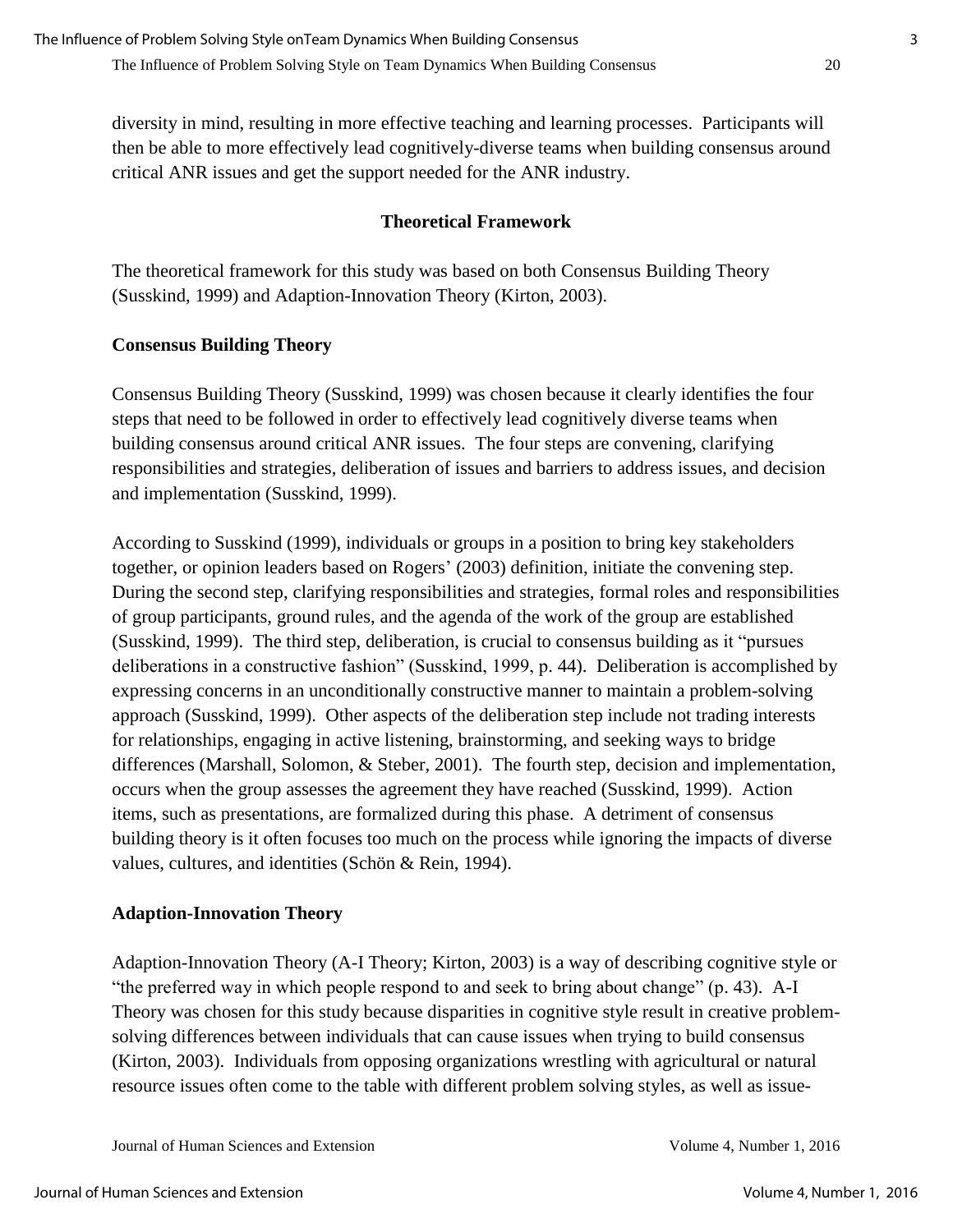specific differences. An understanding of cognitive styles, as well as ability to work with diverse cognitive styles, has been found to be critical to problem solving success and may assist opinion leaders in leading tense discussions and building consensus around issues (Kirton, 1976).

A-I Theory (Kirton, 2003) divides individuals into cognitive styles on a continuum between adaption and innovation. Individuals with an adaptive tendency prefer more structure, while those with an innovative tendency prefer less structure (Kirton, 2003). Adaptors seek "better" solutions by suggesting more technically efficient ideas. Innovators seek "unique" solutions. Innovators will push the boundaries of the environment and often require the realignment of objectives or strategies to ensure success (Foxall, 1986; Kirton, 1999).

There are benefits and challenges to identifying and utilizing problem-solving styles in the realm of group work. Homogeneous groups, consisting of all adaptors or all innovators, are expected to collaborate easily and will likely experience success in narrow projects because they get along (Kirton, 2003; Lamm et al., 2012). However, success with larger, more ambiguous projects will become difficult for homogeneous groups to handle (Kirton, 2003; Lamm et al., 2012). When too little structure is present, adaptor groups will become inefficient and stuck because they long for direction. On the opposing side, when too much structure is enforced on a group of innovators, they become frustrated (Kirton, 2003). Innovators find themselves trapped by the limitations of structure and feel they do not have the ability to express themselves broadly to make the changes they perceive as necessary for success.

When heterogeneous groups (i.e., a mix of adaptors and innovators) are put together to solve small problems, they may experience communication issues as a result of differences in approach (Kirton, 2003). Adaptors often find innovators' ideas as lofty and intangible, while innovators find adaptors too structured and unwilling to explore possibilities that do not fit into their current paradigm. However, heterogeneous groups become more efficient when presented with large, complex problems because individuals exhibiting cognitive differences approach the different aspects of problem solving from unique perspectives. Innovators offer a surplus of "outside-thebox" ideas and adaptors are able to take those ideas, narrow them down, and determine what will work in the real world (Gokhale, 1995; Kirton, 2003). Therefore, it is expected that cognitivelydiverse teams of opinion leaders would have an easier time building consensus around ANR issues.

# **Purpose and Research Questions**

The purpose of this study was to examine how grouping by problem-solving style based on A-I theory (Kirton, 2003) influenced opinion leaders' ability to work collaboratively when progressing through Susskind's (1999) four steps of consensus building around an ANR issue. The purpose was guided by the following research questions: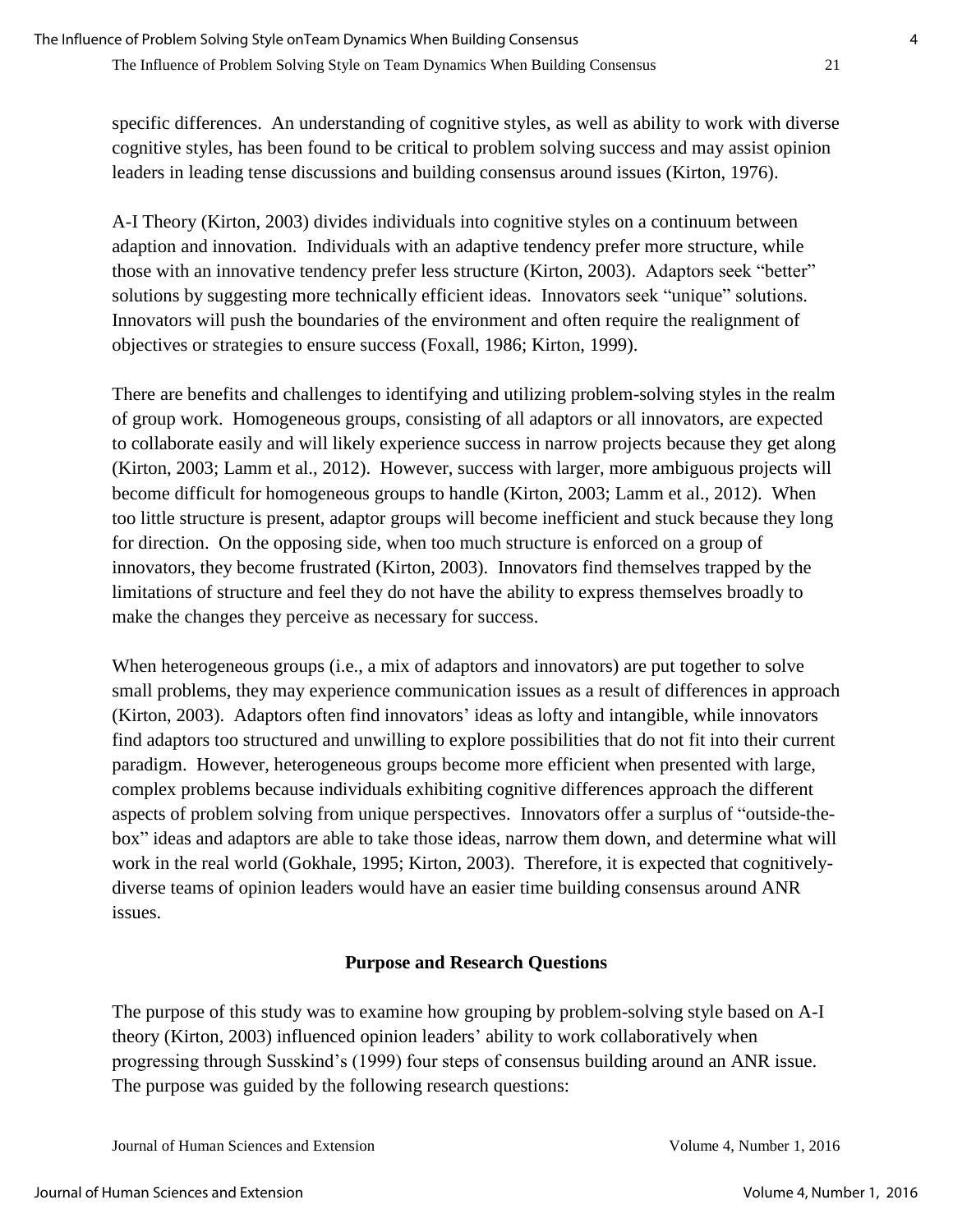- 1. How do groups of ANR opinion leaders progress through the consensus building process?
- 2. How do adaptor and innovator characteristics influence team dynamics of homogeneous and heterogeneous problem-solving style groups when consensus building?

### **Methods**

The researchers used social constructionism to inform the design of the study because "while humans may be described, in a constructionist spirit, as engaging in their work and making sense of it, such a description is misleading if it is not set in a genuinely historical and social perspective" (Crotty, 1998, p. 54). The social constructionism perspective emphasizes that while humans are individuals, rarely are choices made without social influence (Crotty, 1998). Based on the research design, focus groups were chosen as the data collection method with the intent of capturing the social dynamics of consensus building (Chalofsky, 1999, p. 1).

Participants of AL programs were chosen as the population of interest based on their identified role as opinion leaders within the ANR industry (Kelsey & Wall, 2003). Alumni of AL programs nationwide are expected to work with one another and organizations to build consensus around critical ANR issues (Lamm et al., 2014). Therefore, a purposive sample of 30 AL program participants involved in the current class of the Wedgworth Leadership Institute at the University of Florida were chosen because they were recognized as emergent leaders within their respective fields of expertise (Lamm et al., 2014) and had an interest in pursuing larger leadership roles within their organizations, industries, and communities.

An agenda-building project was included as a component of the AL program for the purposes of this study. Prior to engaging in the agenda-building project, participants had the opportunity to become familiar with one another but had not yet worked in a group setting or come to consensus on an issue of importance. The agenda-building project was designed to simulate a real-life experience in which a participant may be put into a situation where they have to build consensus with whom they are familiar but had not previously engaged in a group process. In preparation for the agenda-building project, the participants completed an online questionnaire to identify three ANR issues they believed were most important in their state. The results indicated water, immigration, and agricultural regulations were the most important issues and served as the issues of interest. While taking the questionnaire to identify important issues, the participants also took the Kirton Adaption-Innovation Inventory (KAI) to assess problem-solving style (Kirton, 2003). The KAI consists of 32 Likert-type items that produce an overall score ranging from 32 to 160 (Kirton, 2003), with low scores indicating someone is more adaptive and a high score indicating someone is more innovative. Participant KAI scores ranged from 64 to 129, with 17 considered adaptors and 13 considered innovators.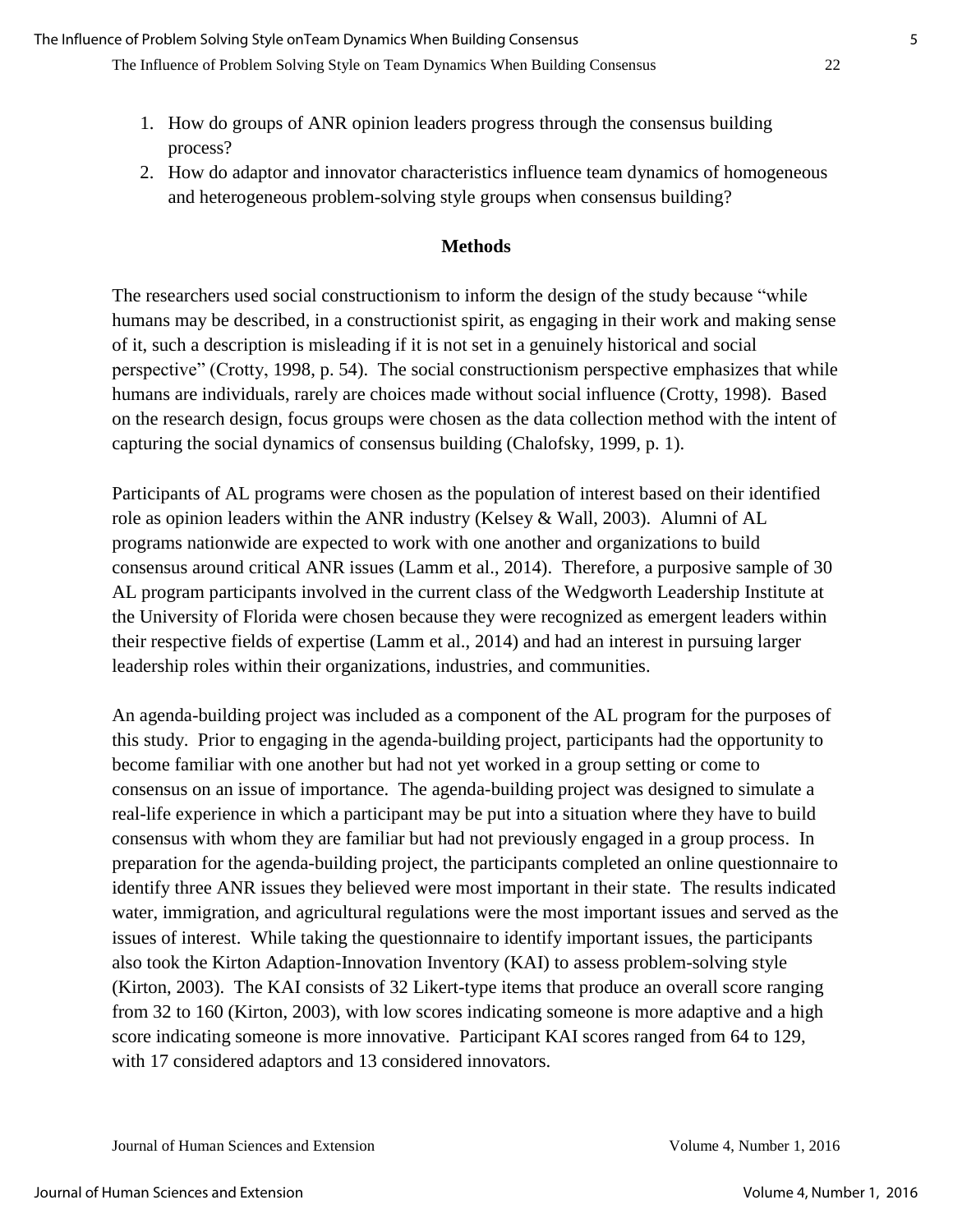For the agenda-building project, the participants were taught what an agenda was, how to build an agenda, how to discuss political topics with stakeholders, and the importance of communicating properly with decision makers. The participants were then divided into six small homogeneous problem-solving style groups based on their KAI scores. The adaptors were each randomly assigned to an adaptor group and the innovators were randomly assigned to an innovator group to ensure high and low scores within each designation were mixed among the groups. The six groups were given two hours to reach consensus while building an agenda. Three adaptor groups were each assigned water, immigration, or agricultural regulation, and three innovator groups were each assigned water, immigration, or agricultural regulation. The groups were given a worksheet that asked them to reach consensus on (a) defining the issue; (b) identifying what about the issue will most likely resonate with policymakers; (c) identifying specific tactics they would use with a policymaker; and (d) determining what they intended to do/say when a policymaker was open to, opposed to, or neutral in regards to their position.

At the conclusion of the first two hours, the adaptor homogeneous groups were paired with the innovator homogeneous groups to form three larger heterogeneous groups, each focused on a separate issue. Participants were told to reach consensus on their issue-specific agenda in a twohour time period. Each team was required to have a PowerPoint presentation at the conclusion of the session to present to the entire group. The educators gave minimal guidance during the group project time.

# **Data Collection**

Three focus groups were conducted, one with each of the heterogeneous groups, at the conclusion of the project. Each focus group lasted approximately one hour. All respondents were coded for confidentiality with a pre-assigned letter designating their problem solving style  $(i.e., A = ad$ aptor group;  $I =$  innovator group), letter designating the issue they were addressing (i.e.,  $W =$  water;  $I =$  immigration;  $R =$  agricultural regulation), and number based on the order they first spoke. Three moderators conducted the focus groups simultaneously.

During the focus group sessions, the moderators asked questions about (a) problem solving, such as, "How did you go about solving the problem you were faced with?" and (b) working in teams, such as, "Did team members approach the problem differently?" The moderators provided minimal input and allowed the conversation to flow naturally. Effort was made to gain input from all participants. The focus groups were audio recorded, transcribed, and compared with the recordings for verification and elaboration. Observations made by the moderators, interviews with the AL program educator, and participant open-ended reflective statements provided sources and methods to triangulate the data (Lincoln & Guba, 1985). Data from these sources were used to confirm the findings of the focus groups through a review process after data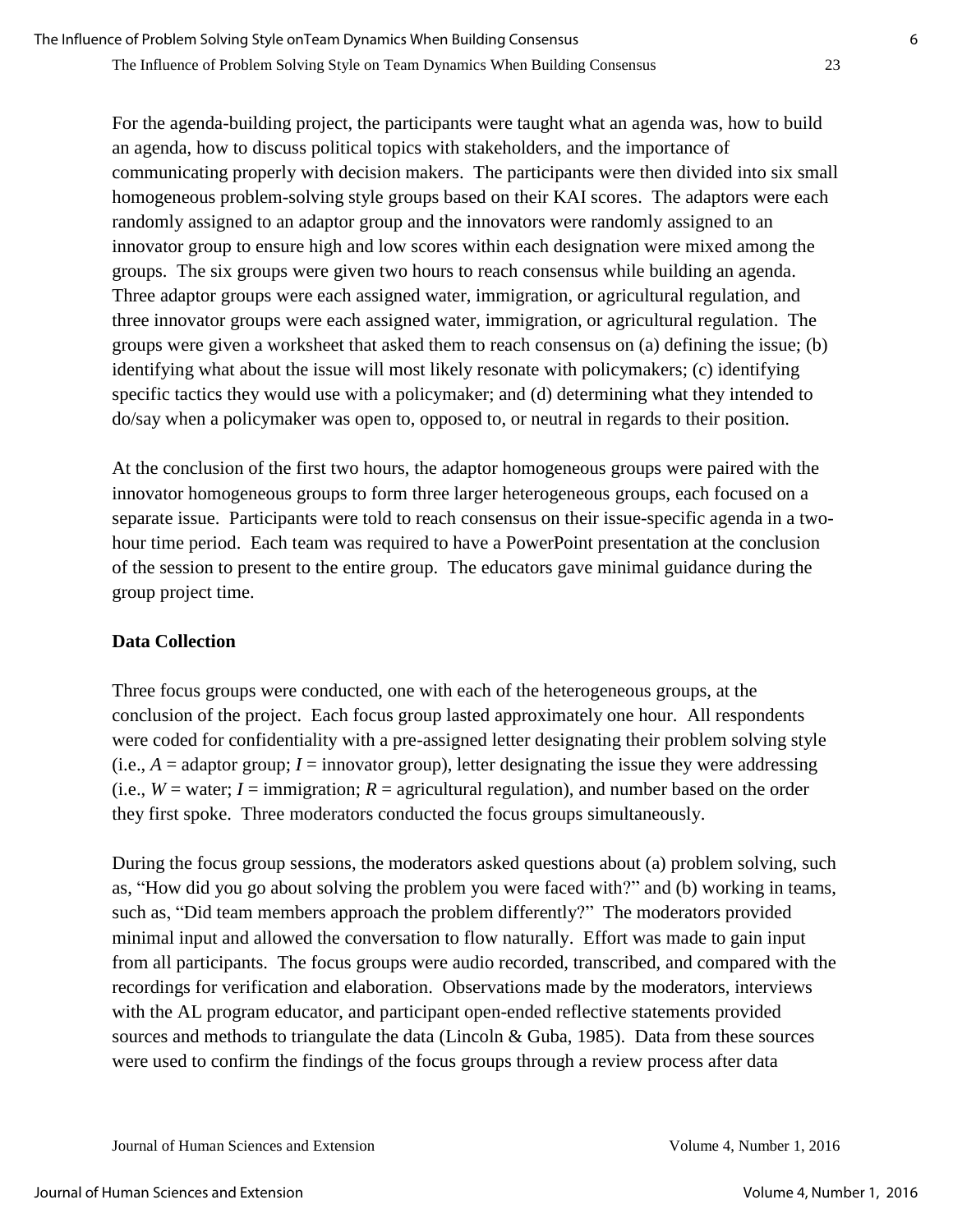analysis was completed but were not included in the results as data saturation was reached through the data obtained during the focus groups (Lincoln & Guba, 1985).

### **Data Analysis**

Content analysis (Holsti, 1969) was used to identify themes related to consensus building to answer the first research question. The purpose of content analysis is to divide data into categories *a priori* based on a theoretical model, in this case Consensus Building Theory (Lincoln & Guba, 1985; Neuendorf, 2002). Themes were allowed to emerge surrounding the impact of problem-solving style on the consensus building process to answer the second research question. In order to address observer bias, two coders were used (Lincoln & Guba, 1985). To address personal bias, coders were chosen that did not have any contact with the focus group participants and were not familiar with the programmatic content. One coder was a postdoctoral assistant that was familiar with ANR issues and the other coder was a research assistant without a background in agriculture but extensive knowledge of qualitative analysis. The coders were aware that the groups were manipulated based on problem-solving style and reviewed generalities about Consensus Building Theory and A-I Theory together prior to reviewing the focus group transcriptions (Lincoln & Guba, 1985). To ensure trustworthiness, the coders identified patterns, themes, and relationships separately and then came together to reach agreement. An audit trail was kept to ensure trustworthiness and faculty mentors were used to discuss the coding process and results for peer debriefing (Lincoln & Guba, 1985). To ensure transferability of the data, background information on the participants was collected (Lincoln & Guba, 1985). The 30 participants for this study were all engaged in the Wedgworth Leadership Institute at the University of Florida with 40% of the participants being female and 60% being male, ranging in age from 27 to 55 years of age. Twenty-seven of the participants were White, two were Hispanic, and one was Asian.

#### **Results**

## **RQ1: How Did the Groups Progress through the Consensus Building Process?**

Three themes were identified within the data based on the last three steps for consensus building: clarifying responsibilities and strategies, deliberation of issues and barriers to address issues, and decision and implementation (Susskind, 1999). The first step, convening, did not emerge as a theme but, upon reflection, the researchers noted they had completed the first step when they organized the groups.

**Clarifying responsibilities and strategies.** In order to clarify their responsibilities and strategies for the task at hand, participants reflected upon using resources, being affected by time constraints, dealing with the uncertainty of the activity, the merging of personalities, and the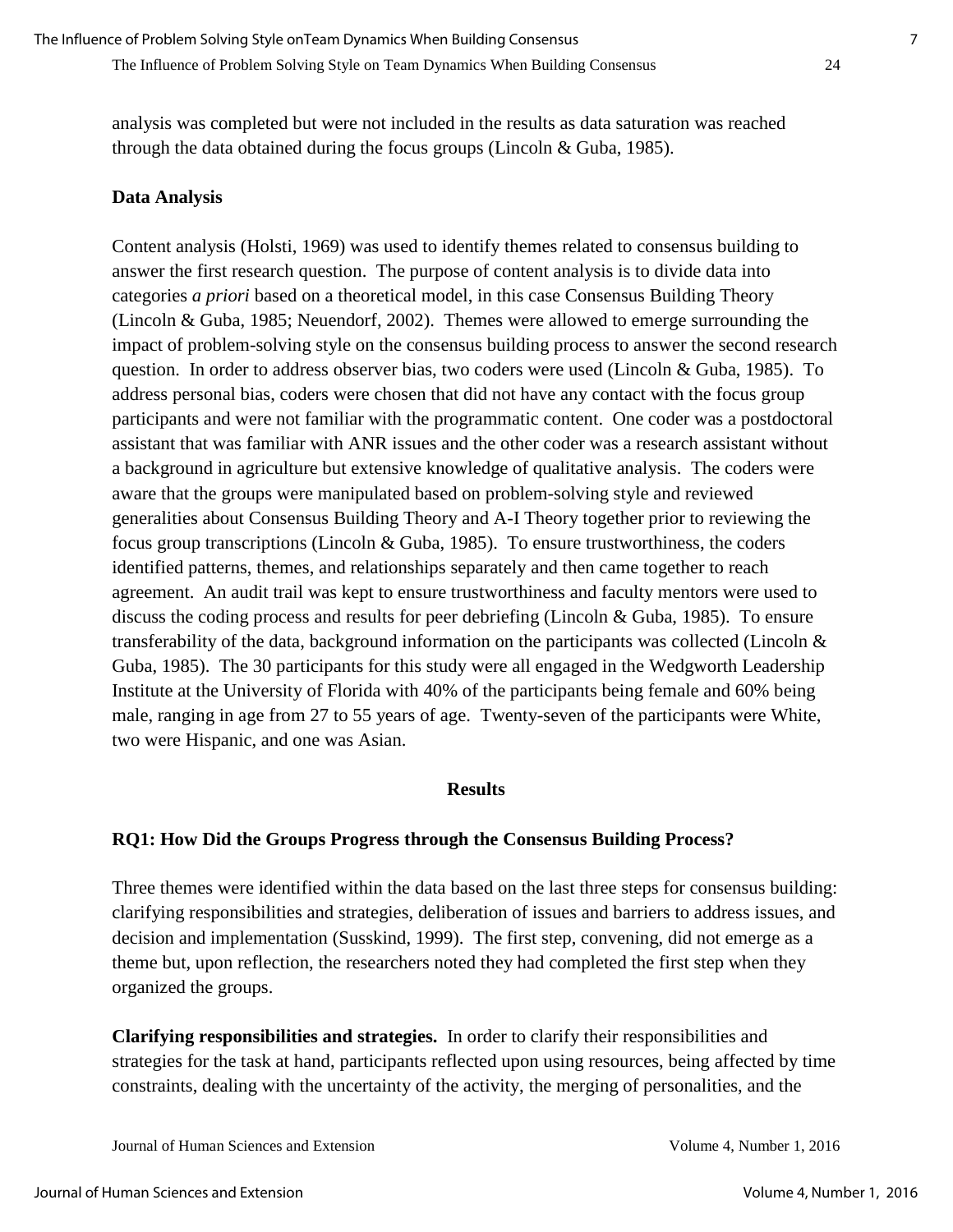development of team member roles. Participants discussed making use of information they learned as a part of their AL program and seeking outside information to clarify what they should be doing. IW1 said,

It was difficult to start with the large amount of research collection that was needed and then to meld the other group's same consideration material into a presentation…But having [program presenter]'s theory, tips, and tactics was helpful.

IW2 said, "[IW1] wanted to pull from two or three websites that she knew of, [AW5] and her group got ahold of Farm Bureau…, [IW8] brought great pictures. You have to use all sources of information." The Immigration group indicated they had trouble using resources. AI3 said, "We didn't have enough available technical computers for us all." In response to a question about using additional resources, AI8 said, "That's what we didn't have time for. By the time we got there, I was freaking out a little bit because people were trying to look stuff up."

Participants in all three focus groups mentioned the time constraints as a barrier, particularly after merging into the larger group. AW5 said, "We had less time. Less time and more people…more opinions, more information." Suggestions were made to improve the time allotment of the activity. AI8 said, "I'd love to have an hour at the beginning for the small group and two hours with the big group." The time constraint affected what the group members were doing. In the large group, AI4 said, "Some of us had to stop talking so much just to get this done. Unless you totally disagreed with it, that's when people would chime in again." While some participants viewed the time constraint as negatively affecting outcomes, others viewed it benignly or even positively. IW8, who stepped into a leadership role, said, "I will step up and do stuff like that when I know we've got a deadline and I see craziness, but if we would have had a half a day, I would have sat back and just listened to [the group]."

A major issue for many of the participants was the uncertainty of the activity. II2 stated, "I wasn't clear on specifically what the outcome was." IR1 stated, "It was real like [confusing] in the beginning, I was like, 'Okay, where do we start? We really need to get organized, but I don't know what to say or know how to help.'" To get past this uncertainty, many of the participants wanted more information or a better explanation. AI5 said, "Additional information on what our end product should have been would have helped us…We wouldn't have spent as much time trying to figure out what we needed to do, doing what we did." A tactic for getting past the uncertainty was narrowing down the topic. IW9 stated, "Are we going to go this broad with it? No, you probably can't do that because you don't have the time to do that."

As a part of the clarifying responsibilities process, the groups had to deal with merging members' personalities. Overall, the variety of personalities and viewpoints were valued. AR7 said, "I think any time you do something like this, you're going to improve your problem-solving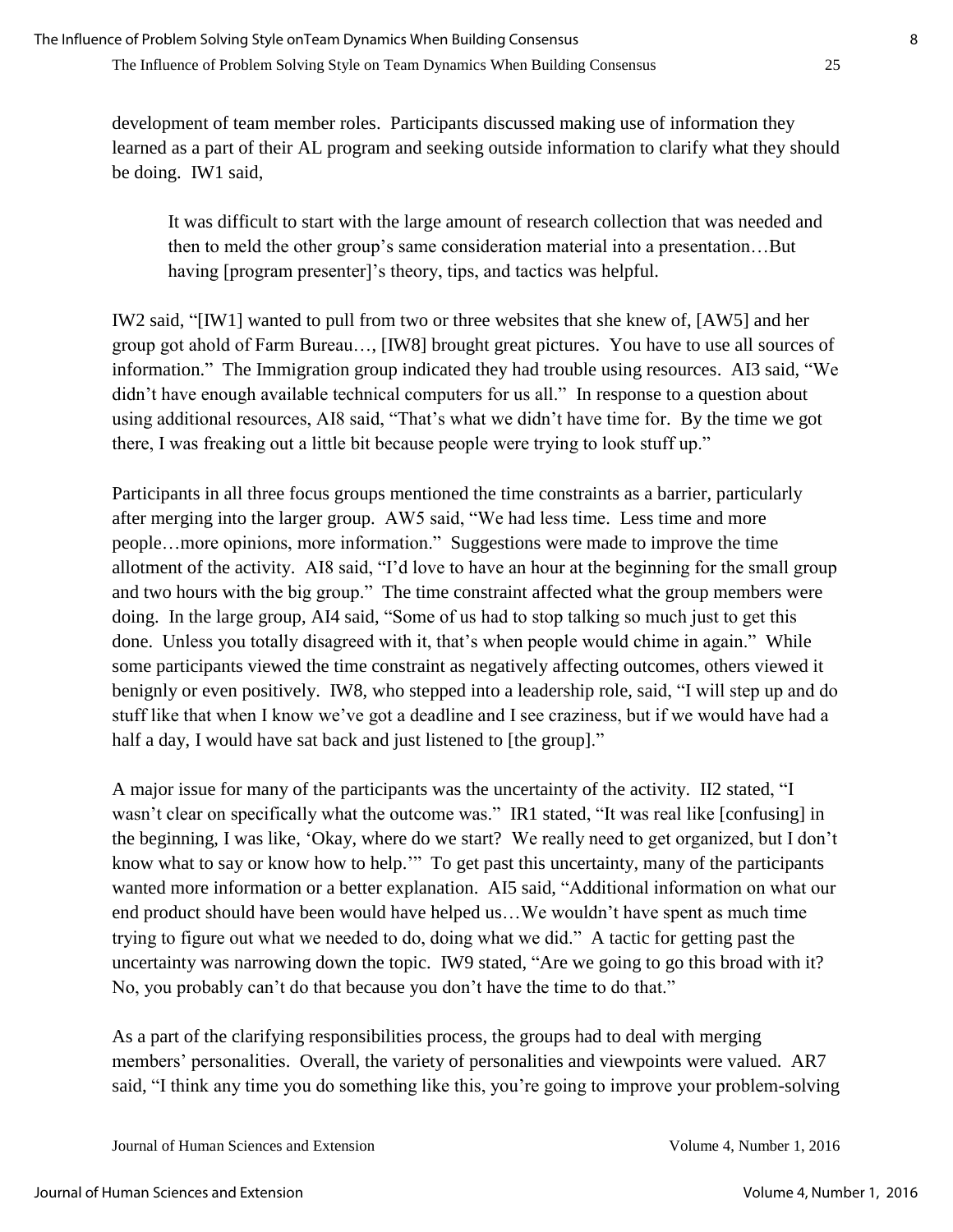skills just working with different personalities." While different personalities were valued, they could be problematic, particularly when the homogeneous groups merged to become larger heterogeneous groups. AW6 said, "We had formed that small group and whatever, and now you had to go, 'Okay, one more step.' You had to grow one more time, so it was almost like you were double processing again." One aspect of this merging of personalities was ensuring that everyone was listening and being heard. AW5 said, "We're all strong leaders and strong personalities, so I know that's a challenge for me." AR9 said, "I listen way too much. I need to get my opinion out there and let the rest of the people hear it, and they can take it."

The development of team members' roles within this stage was important to the consensus building process. The Regulation group spent the most time talking about the roles team members took. AR5 said, "When [IR2] got up and kinda took the lead, spearheaded it, everything kind of funneled that way." As for how roles were decided, IR2 said, "it was pretty natural. I don't know how that happened, but it kind of naturally fell. Everybody fell into place." AR9 responded to this, saying, "I can tell you how it happened in my opinion, you [IR2] getting up and taking the bull by the horns." The statements of roles and how they occurred were similar across groups. Different individuals filled different roles, and this was valued.

**Deliberation of issues and barriers to address issues.** When deliberating about issues and the barriers they needed to address, participants discussed narrowing down the issues to be more specific, incorporating the different perspectives of team members, and the merger of the small groups. Due to the broad nature of the issues, the groups narrowed down to focus on specific aspects of the issues*.* IR3 said, "It was such a big question…We tried four different ideas before we found the one we…ended up going with." Narrowing down involved taking into account the various perspectives and ideas offered by group members. IR2 said, "We just threw everything up on the board, figured, okay, if we can just get all the thoughts out there when we get together with the ten of us, we will be able to narrow it down." Part of this narrowing down process included components that would not make the final presentation. II9 said, "One of the things I thought was interesting was that a lot of the stuff we talked about didn't matter for the presentation."

Participants described that the main benefit of incorporating the different perspectives of team members was that it improved the discussion. AR6 said, "Brainstorming is more effective with a few more people." During the discussion process, group members were able to learn from each other. AW3 said, "I would never have put tourism with this…You know, there's so many things that were interrelated that we don't do a good job looking at others' perspectives." While sharing perspectives tended to be positive, it became contentious with the Immigration group. In particular, some of the group members had issues working with one of the adaptive members. AI6 said, "And at one point, we beat up on [AI5] pretty good because he is in the cattle industry, and he doesn't have the same labor needs that some of us have."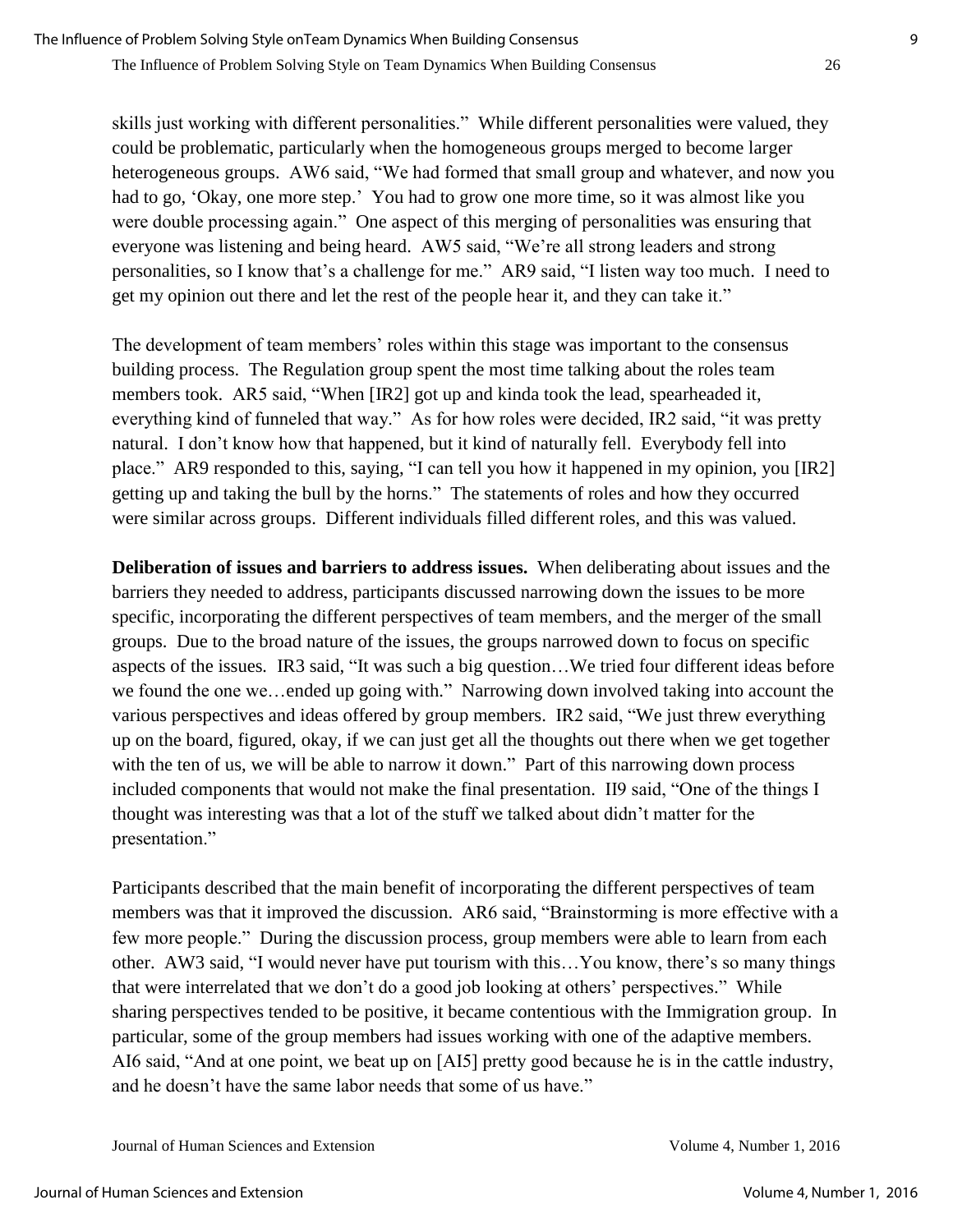The merging of the small groups also had effects on the discussion process. Participants in all three focus groups remarked that the small groups were similar in their ideas. AR5 said, "The good part was when we joined with the other group, we made the comment that we had the same points." Despite the similarities, there were still difficulties melding the groups. IW9 said, "It was kind of like 'Are people arguing?' No, they're not arguing. They're sort of going past each other, not realizing they're saying the exact same thing, just phrasing it a little differently." The merger affected how some individuals contributed, including some who did not contribute as much. AR10 said, "You [AR9] were talking a lot in our smaller group, and then I noticed when we got into the bigger group, you quieted down again."

**Decision and implementation.** When discussing the decision and implementation phase, participants reflected on how they would act with policymakers and the process they went through to create an end product. The Water group had the most discussion about how they would act when meeting policymakers. For some of the participants, the process was viewed as a blueprint they could use when they travelled to Washington, D.C., later in their AL program. AR6 said, "Thinking about it, how's it going to be, what am I going to say? And this is a nice opportunity to be part of that blueprint to take with you and to prepare." Since the other AL program participants were going to use their product in Washington, D.C., the results were identified as important. AW5 said, "Whoever is the spokesperson, that we are all in agreement and we are all sitting there endorsing it because we are going to go in groups to visit our congressman." Part of this process for many participants was learning to understand the situation in which they would be operating, including the need to make an impression on the policymakers and the fluidity of policy situations. IW1 said, "We kept trying to think of how can we find and present information that makes it personal back home, affecting them and their responsibility to their constituents." IW2 said, "We have to be fairly realistic in the issue, though. Let's say we did go to Washington and something did happen fast there. And we had to change our direction…The urgency is real."

The Immigration group spent the most time reflecting on the process of consensus building; however, statements from other groups reflected an appreciation for the work that goes into the lobbying process. IW4, in talking about their current activity and prior experience meeting policymakers, said, "The lobbyists had already done all their work so it made me appreciate what the organizations do ahead of time." Participants also remarked about the differences between groups' final presentations. II7 said, "It was interesting to look at everybody's presentations because they were all a little bit different in the subject matter…Everybody had a different takeaway on what we were supposed to be doing."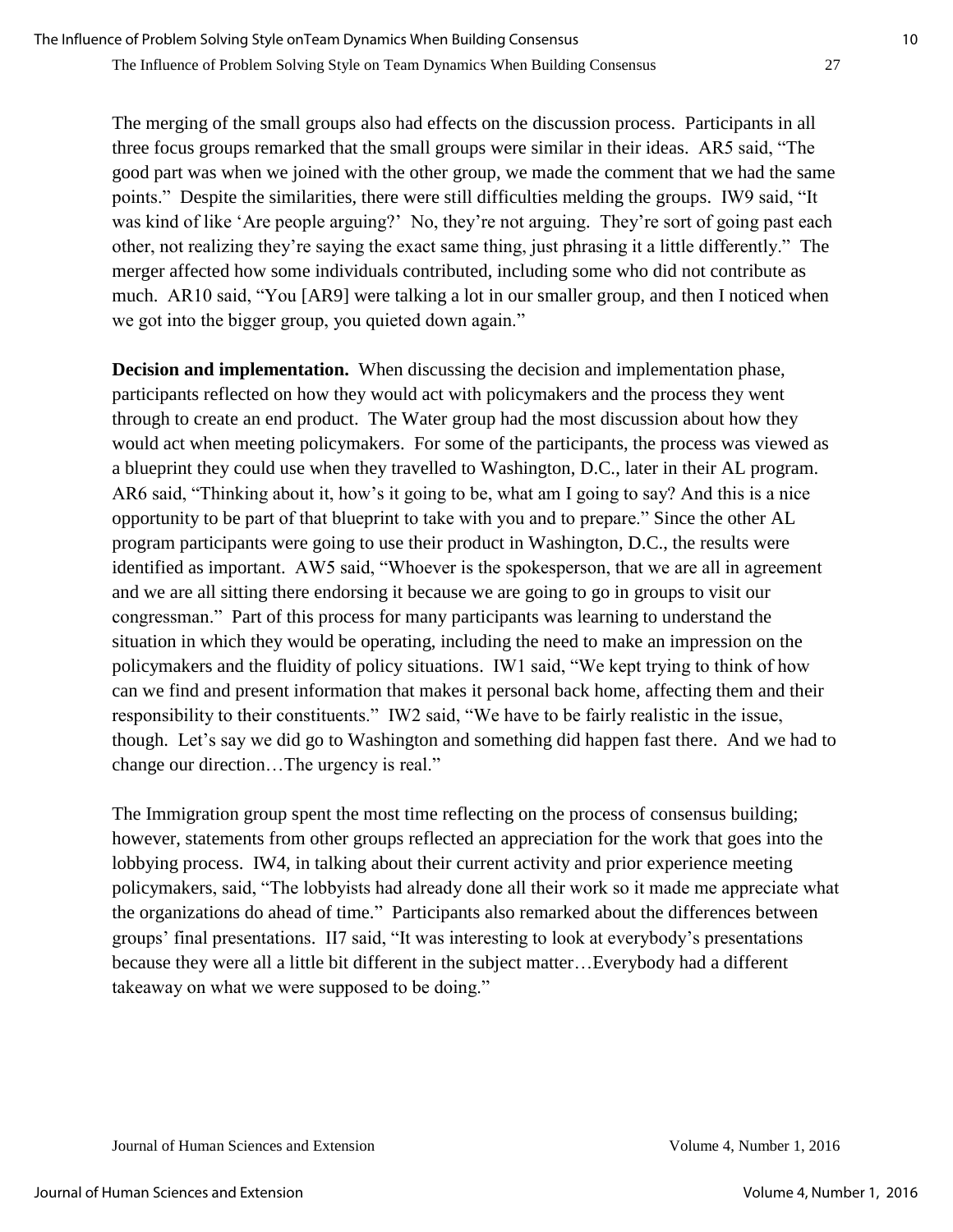# **RQ2: How Did Adaptor and Innovator Characteristics Affect Team Dynamics of the Homogeneous and Heterogeneous Groups?**

The results for the second research question emerged as the coders reviewed the consensus building process. The emergent data broke down into three themes: diversity in perspectives on problem solving, comfort with ambiguity, and leadership roles.

**Diversity in perspectives on problem solving.** There were differences between innovators and adaptors in their perspectives on problem solving. The adaptors preferred narrower topics and incorporating more detail and structure into their discussions, as well as providing counter viewpoints to add depth. Innovators preferred broader topics and had more unstructured brainstorming in their small groups. The innovators also expressed fewer issues with the time constraints of the activity.

Participants' perceptions of the level of detail varied between adaptors and innovators. The adaptors reported being satisfied with the level of detail and thoroughness covered. AR5 said, "I thought we were very thorough in everything that we discussed. We definitely got all our ideas out there." The innovators tossed around ideas to be narrowed down later in the process. IR2 said, "It just started with 'Okay, throw it all out there; we haven't even researched this issue a lot. It's just based on what we know or, maybe, what we've learned along the way.'"

Participants also reflected upon their preferences for narrow versus broad topics, with adaptors preferring to have a narrow topic, while innovators were satisfied with broader ones. AW5 mentioned the struggles in the small group, saying, "We needed to get way down to one topic and not be so broad because you can't cover that broadness in the amount of time that congressman's going to give you." AI5 stated, "We gave up on trying to give a detailed, dumb answer and gave a vague answer." On the other hand, some innovators enjoyed keeping their answers broad, and one group even chose this specifically for its potential impact on a congressperson. IW9 said, "We need to go with a broader base that does affect us, and we can tell that story, but we can also pull in how it affects other people."

When in the large group, adaptors often provided counter viewpoints. Speaking of her behavior in the large group, AR10 said, "When the bigger group came together, I found that I was trying to do the opposite, 'Let's think about it this way,' or 'Don't forget about this.'" The Immigration group mentioned that two people played "devil's advocate" for the group, and both were adaptors. Some adaptors wanted more time for the large group discussions to meet their satisfaction. AI5 said if the group "could have had another hour" their answers would be more thorough. Some innovators, however, did not feel more time was needed. II9 said, "I don't think we need more time. I think you're going to take as much time as you're given."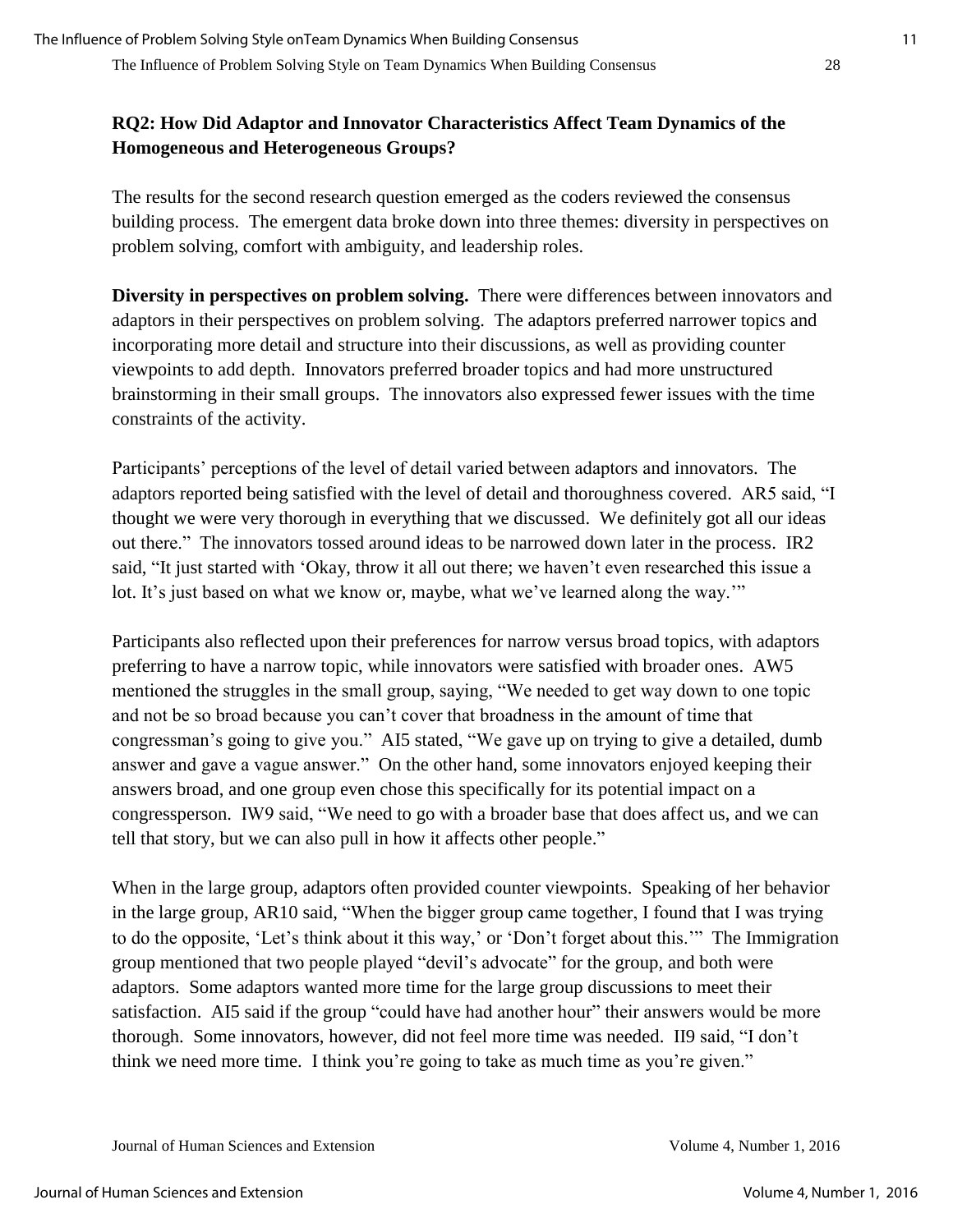**Comfort with ambiguity.** Both groups expressed confusion over the goals of the activity. For example, an innovator (IR3) believed the assignment would have been clearer and the task easier if the participants had "been told upfront, so they could create a blueprint." However, adaptors specifically expressed a need for additional information on several occasions. AI4 shared, "I think the challenge was to take this vague stuff and create something from it." AR7 said, "We spent a lot of time in the beginning just worried about whether we were doing it right," and AR10 said, "It was overwhelming to have that presentation. And to not glean everything from it that I needed, then have to go back and read my notes."

**Leadership roles.** In two of the three groups, the leadership role was taken on by an innovator with positive results. An adaptor took on the leadership role in the third group, resulting in conflict. IR2, who stepped into the role of facilitator for the Regulation group, received praise and appreciation for tackling this challenging role. Many of the members of this group mentioned how this role was not given, but she "stepped up" into the role. Describing her role, IR2 said,

I think I was in a good position because I was kind of standing up so I could see everybody…It was good to kind of be able to stop and say, "Wait, so and so is trying to say something. Let's stop and let them finish their thought before you start.

In the Water group, another innovator was appreciated for stepping up to help the group move forward. IW4 said, "I think we were lucky that we had [IW8]…She's over there already working on stuff…and I think that's what really got us focused."

While innovators stepping into leadership roles helped facilitate the process for the Water and Regulation groups, an adaptor stepping into a leadership role caused tension in the Immigration group. II1 said they "butted heads." While AI5 took the leadership in typing up the presentation, there was tension when AI5 would not allow the presenters to dictate to him what they wanted to say. AI5 said he "couldn't see how [some ideas] fit into the presentation." Other group members said he was playing the "devil's advocate" and pushing the group to see other sides of arguments. This elicited frustration in team members, particularly for lengthening the discussion, which culminated in the group nearly running out of time.

# **Conclusions**

While able to complete their task and progress through all four steps presented by Consensus Building Theory introduced by Susskind (1999), the uncertainty participants felt resulted in differing levels of success among the six homogenous groups. These results were consistent with prior literature using A-I Theory (Kirton, 2003), indicating adaptors held a preference for structure while innovators enjoy being unrestricted (Lamm et al., 2012). When the groups were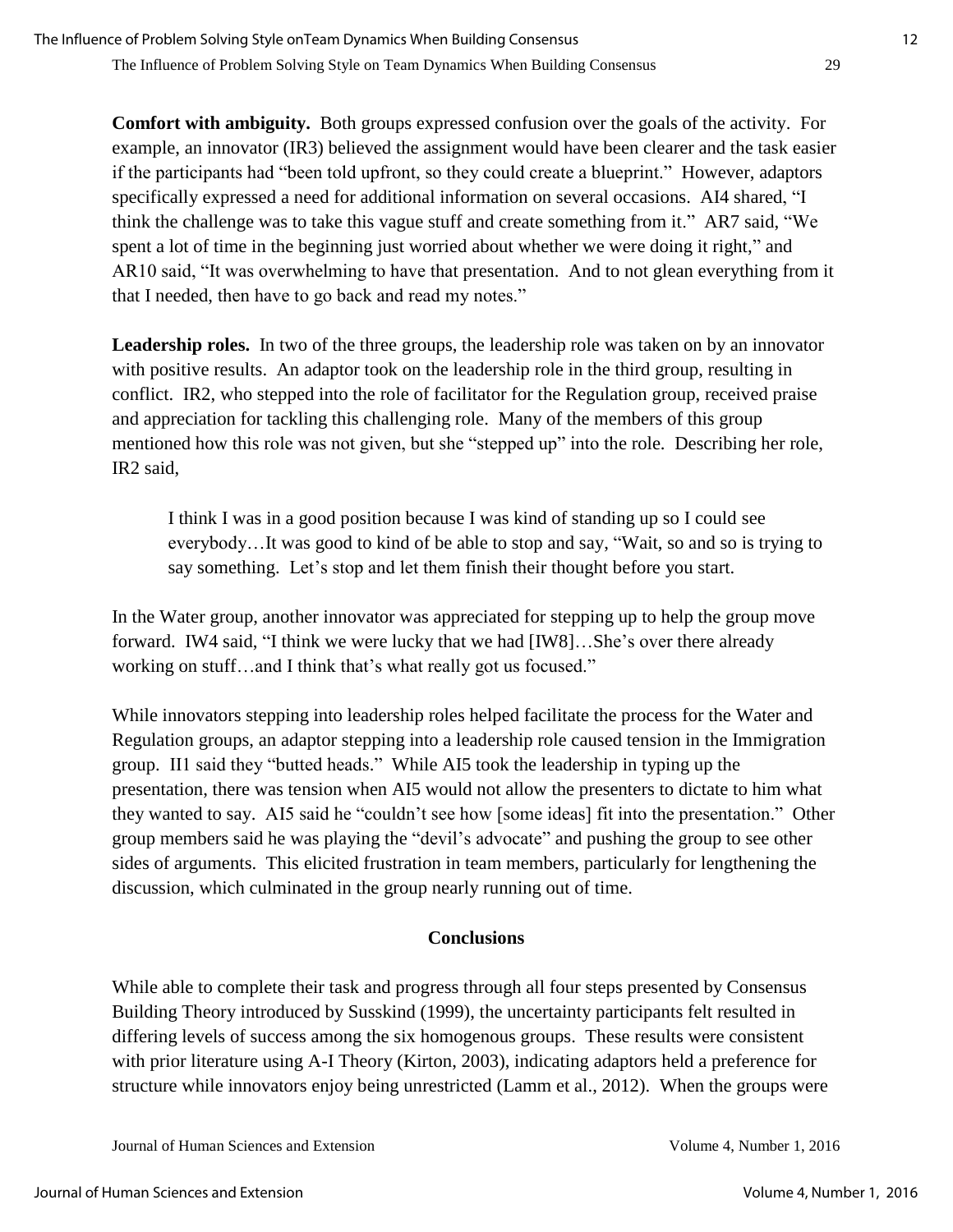merged into the three larger heterogeneous groups, the diverse perspectives offered were valued but also caused tension. For example, the Immigration group faced challenges when an adaptive member would not listen to innovative members as they worked to develop their final presentation. Previous research has shown that communication problems arise when group members are working with individuals dominant in the opposing style because of differences in approach (Kirton, 2003). However, this finding differed from Lamm et al. (2012) that found heterogeneous groups were more successful at solving large-scale, ambiguous projects than homogenous groups.

While never explicitly discussed, leaders chose to step up without prompting in all three heterogeneous groups. Perhaps this was due to the selection process used for admittance to the Wedgworth Leadership Institute, with all participants identified as emerging leaders within their respective areas. In the Regulation and Water groups, innovators stepped into leadership roles and were perceived positively. In the Immigration group, an adaptor stepped into a leadership role, leading to difficulties when they discussed counter viewpoints. Because of these difficulties, the Immigration group indicated they did not fully explore all issues and interests before reaching consensus. While time was a barrier for all of the groups, only the Immigration group indicated it prevented full discussion. The Immigration group also had more difficulty organizing itself with an adaptive leader, likely affecting the ability to fully discuss different aspects of the presentation. Therefore, while Heller and Hollabaugh (1992) found diverse groups allow for the active engagement of all participants, the findings from this study show group structure (e.g., problem-solving style of the leader within a group) may also play a role in the group's ability to build consensus. It is possible innovators were better suited to be leaders due to the ambiguous nature of the task assigned matching their preference to be free of constraints and consistent with A-I Theory (Kirton, 2003).

It is important to recognize the limitations of the study in the interpretation of the results. Being qualitative in nature, the results can only be used to describe the participants of this study; therefore, extrapolation to a larger population is limited. In addition, the participants are all from one state AL program, limiting the findings to their experience.

# **Implications and Recommendations**

Recognizing the limitations, the findings have implications for the development of AL programs, as well as for working within the ANR industry. The results imply AL programs may do well to incorporate educational experiences that identify and exacerbate problem-solving style differences so that participants can practice working with differing viewpoints. Within this study, the ambiguity of the problem impacted the innovators and adaptors differently. AL programs may want to incorporate situations in which the activity is vague or very explicit in order to draw out the particular strengths of innovators and adaptors. Minimizing ambiguity may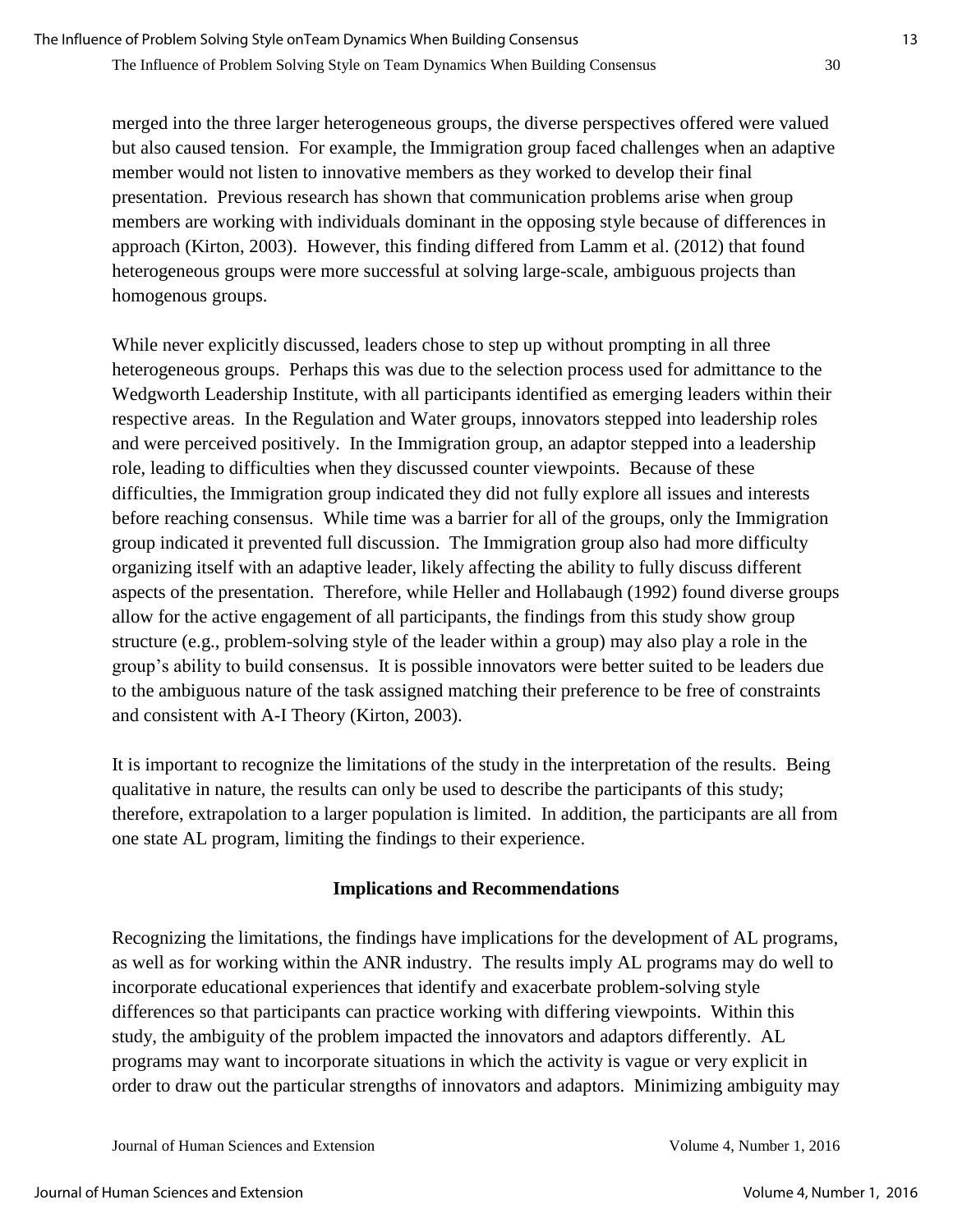lead to more leadership activity amongst adaptors, while maximizing ambiguity may lead to more leadership activity amongst innovators, as was the case in this study. In addition, incorporating a reflection session would ensure participants maximize benefits and learn about the influences of problem-solving style on group interaction. Recognizing strengths and challenges in the moment could help participants gain a deeper appreciation for the diversity of approaches. They may also better understand when they should volunteer to lead a task and when someone with an opposing problem-solving style should lead the task.

To develop a broader understanding of the results from this study, another study examining the relationships between a leader's effectiveness in consensus building and their cognitive styles quantitatively should be conducted. Factors that could be addressed are a leaders' comfort with ambiguity and predetermined concreteness of tasks. This would also be an opportunity to measure perceptions of followers to better understand leadership in the context of consensus building around ANR issues.

Recognizing the contentious nature of many ANR issues (Grudens-Schuck, 2003), engaging in consensus building activities will help prepare participants of AL programs for leadership positions by increasing their sensitivity to divergent viewpoints when working with advocates, adversaries, and decision makers. Since opinion leaders within the ANR industry often work against one another (Chiarelli et al., 2010), an increased understanding of how to reach consensus, and take in multiple perspectives when doing so, should result in proactive conversations that bridge difficult issues. As a result, the ANR industry can make steps towards developing an industry-wide voice when speaking with decision makers.

## **References**

- Boone, H. N. (1990). Effect of level of problem solving approach to teaching on student achievement and retention. *Journal of Agricultural Education, 31*(1), 18–26. doi:10.5032/jae.1990.01018
- Briggs Myers, I., McCaulley, M. H., Quenk, N. L., & Hammer, A. L. (2009). *MBTI Manual: A guide to the development and use of the Myers-Briggs Type Indicator Instrument* (3rd ed.). Sunnyvale, CA: Consulting Psychologists Press.
- Cano, J., & Martinez, C. (1991). The relationship between cognitive performance and critical thinking abilities among selected agricultural education students. *Journal of Agricultural Education, 32*(1), 24–29. doi:10.5032/jae.1991.01024
- Chalofsky, N. (1999). *How to conduct focus groups*. Alexandria, VA: American Society for Training and Development.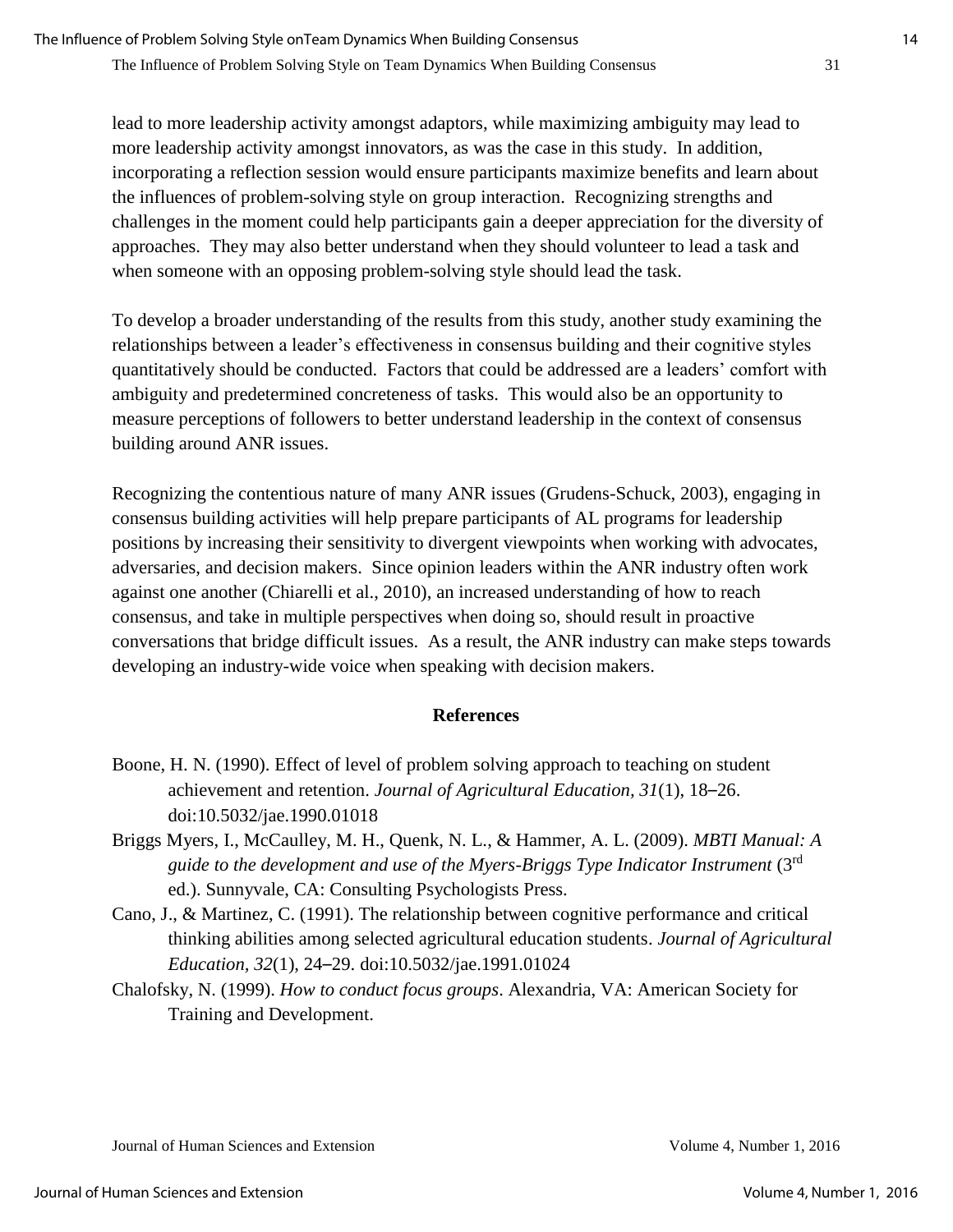- Chiarelli, C., Stedman, N., Carter, H., & Telg, R. (2010). The impact of organizational source credibility and the factors that contribute to opinion leaders' decisions to diffuse information. *Journal of Southern Agricultural Education Research, 60*, 104–117. Retrieved from http://www.jsaer.org/pdf/Vol60/2010-60-009.pdf
- Crotty, M. (1998). *The foundations of social research: Meaning and perspective in the research process.* Thousand Oaks, CA: Sage.
- Foxall, G. R. (1986). Managers in transition: An empirical test of Kirton's Adaption-Innovation Theory and its implications for the mid-career MBA. *Technovation, 4*(3), 219–232. doi:10.1016/0166-4972(86)90014-3
- Gokhale, A. A. (1995). Collaborative learning enhances critical thinking. *Journal of Technology Education, 7*(1), 22–30.
- Grudens-Schuck, N. (2003). Public issues education projects: Meeting the evaluation challenges. *Journal of Extension, 41*(1), Article 1TOT1. Retrieved from http://www.joe.org/joe/2003february/tt1.php
- Heller, P., & Hollabaugh, M. (1992). Teaching problem solving through cooperative grouping. Part 2: Designing problems and structuring groups. *American Journal of Physics, 60*(7), 637–644. doi:10.1119/1.17118
- Holsti, O. R. (1969). *Content analysis for the social sciences and humanities*. Reading, MA: Addison-Wesley.
- Kelsey, K. D., & Wall, L. J. (2003). Do agricultural leadership programs produce community leaders? A case study of the impact of an agricultural leadership program on participants' community involvement. *Journal of Agricultural Education, 44*(4), 35–46. doi:10.5032/jae.2003.04035
- Kirton, M. J. (1976). Adaptors and innovators: A description and measure. *Journal of Applied Psychology*, *61*(5), 622–629. doi:10.1037/0021-9010.61.5.622
- Kirton, M. J. (1999). *Kirton Adaption-Innovation Inventory feedback booklet.* Newmarket, Suffolk, UK: Occupational Research Center.
- Kirton, M. J. (2003). *Adaption-innovation: In the context of diversity and change.* New York, NY: Routledge.
- Lamm, A. J., Shoulders, C., Roberts, T. G., Irani, T. A., Unruh Snyder, L. J., & Brendemuhl, J. (2012). The influence of cognitive diversity on group problem solving strategy. *Journal of Agricultural Education, 53*(1), 18–30. doi:10.5032/jae.2012.01018
- Lamm, K. W., Lamm, A. J., & Carter, H. S. (2014). Opinion leadership development: Context and audience characteristics count. *Journal of Agricultural Education, 55*(2), 91–105. doi:10.5032/jae.2014.02091
- Lincoln, Y. S., & Guba, E. G. (1985). *Naturalistic inquiry*. Newbury Park, CA: Sage.
- Marshall, T., Solomon, P., & Steber, S. (2001). Implementing best practice models by using a consensus-building process. *Administration and Policy in Mental Health and Mental Health Services Research, 29*(2), 105–116. doi: 10.1023/A:1014300329581